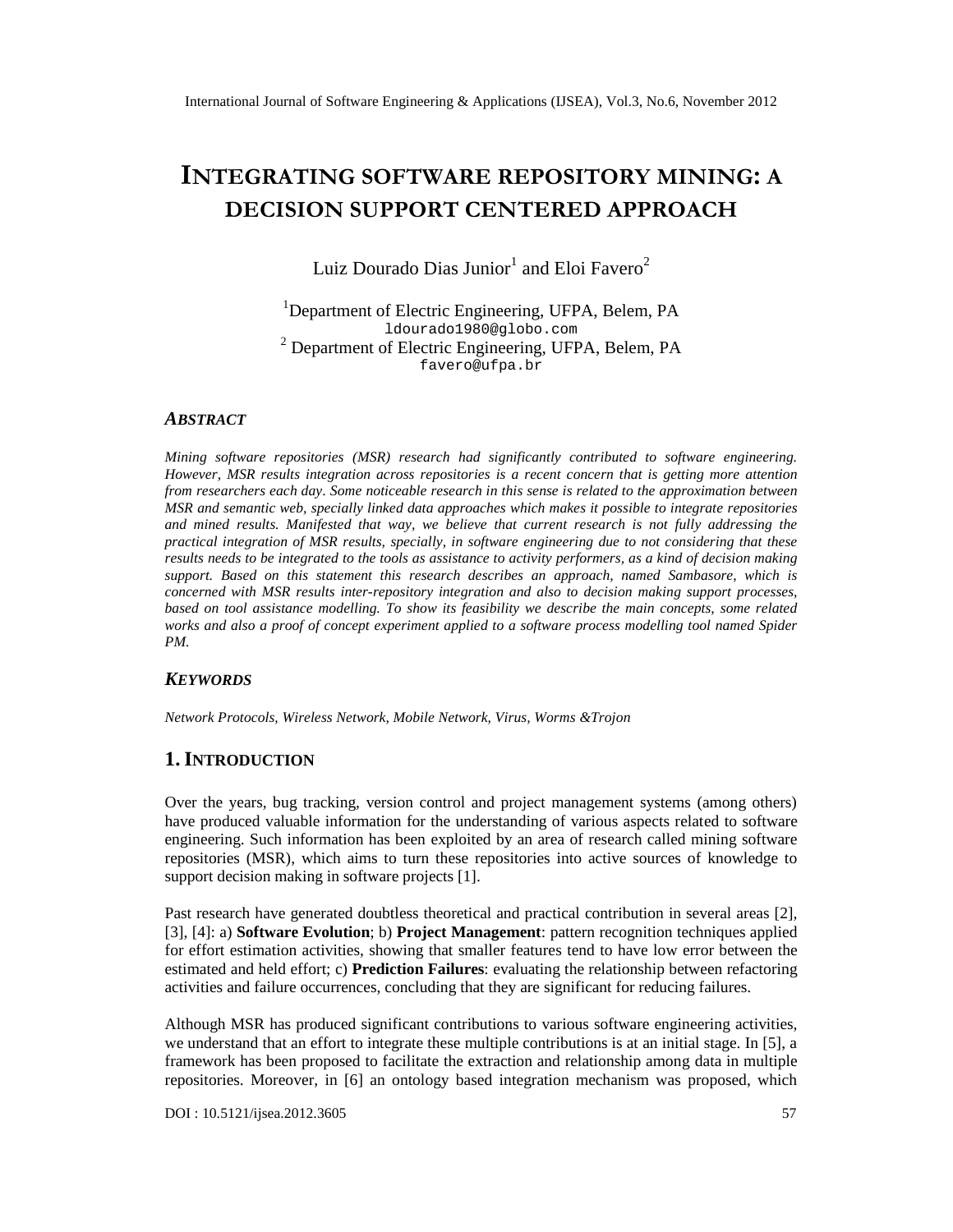focused on generating an integrated repository of facts about source code and also providing SPARQL endpoints to query submition.

The concern about MSR integration and the perception of its benefits became evident in recent research. Analysing [5] and [6], it's possible to notice that both claims for inter-repository integration, which is certainly relevant. However, we believe that MSR integration problem must be understood in a wider scope that considers supporting decision making inside case tools, with context based assistance using mined knowledge.

Understanding this integration comprehension as essential to the growth of practical MSR applicability, as well as for favoring its use as a mechanism to support decision making in software projects, this paper describes an approach (called Sambasore) that focuses on guiding the execution and integration of MSR experiments among themselves, as previous research, and also to case tools – which is our main contribution.

The remainder of this paper is organized as follows: Sambasore conceptual foundations (including software process technology and ontologies), some related work, the overview of Sambasore approach (emphasizing its main activities and integration components), a proof of concept (focusing on an specific integration scenario) by defining and describing the main steps to provide a set of assistances for Spider PM software process modeling tool and ultimately, a critical analysis of the results, limitations and potential.

## **2. BACKGROUND**

The following subsections address the key conceptual elements that underlie the development of Sambasore approach, namely: a) data mining; b) software process technology; c) ontologies.

## **2.1. Data mining**

Data mining is an activity that is part of a larger process of knowledge discovery (KDD), defined as the identification of new, valid and potentially useful patterns for a user or task, from large volumes of data [7].

Typically, KDD process involves activities such as selection, pre-processing, processing, mining, interpretation and evaluation of results, described below: a) **Selection**: defining a subset of variables or samples, from which knowledge discovery will be performed; b) **Pre-processing**: operations like cleaning, removing noise and outliers, defining strategies to address missing data, among others; c) **Mining**: selection and application of computational intelligence methods on data to obtain / extract patterns; d) **Interpretation and Evaluation**: includes the interpretation of obtained results and the possibility of returning to previous steps for refinement, disposal or evaluation of new patterns.

MSR is an applied KDD process. By proposing to facilitate the integration of MSR results, Sambasore is composed by typical data mining activities, focusing in some specific concerns related to integration, as we describe in section 3.

#### **2.2. Ontologies**

In computer science, ontologies are defined as a formal specification of a conceptualization [8]. Thus, ontologies have the status of representing conceptual models in a given domain, describing it declaratively and separating it from procedural aspects [8]. For this, elements such as concepts, relations, properties and data types are used.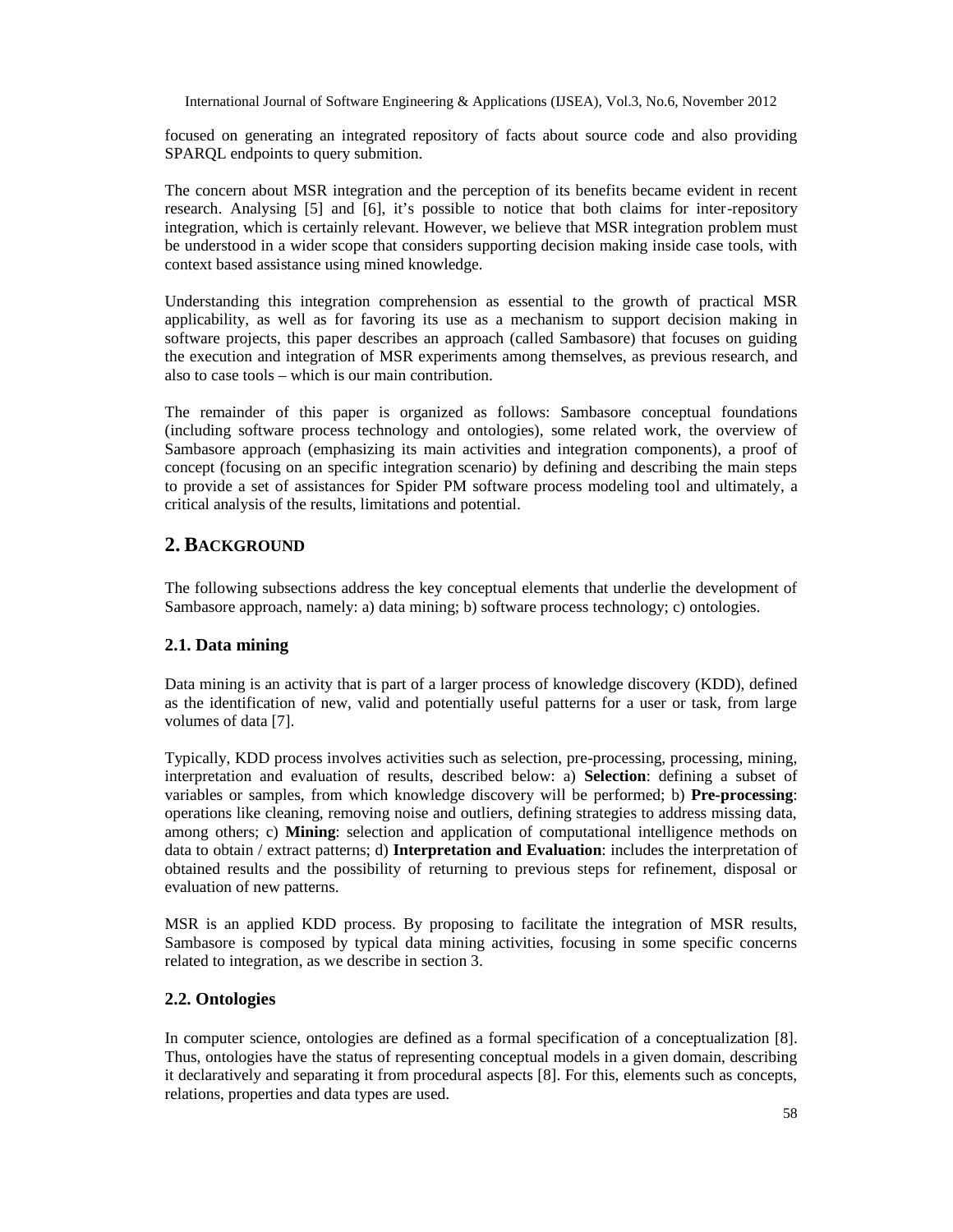Ontologies have been used to represent knowledge mined from software repositories and to integrate research results [6]. Sambasore uses ontologies on the same perspective, linking software process concepts and relationships to MSR mined knowledge and also to assistance definition. Adding this possibility makes it possible to define SPARQL queries using knowledge obtained from MSR, in order to provide assistance to software engineering actors.

## **2.3. Software Process Technology (SPT)**

SPT proposes the development and adoption of process centered software engineering environments (PSEE), to automate the management of software processes [9]. Software process can be understood as a set of activities performed in software projects [9].

Processes are described abstractly, by models that include various types of information: who, when, where, how and why certain steps are taken. To facilitate this activity, several languages were created to support process modeling. In this context, it is worth noting OMG's effort to define a generic language for software development process modeling - called SPEM [10].

Besides the availability of a language for process modeling, some tools have been developed to support the modeling activity, among them Spider PM. This tool uses a specific modeling language (Spider PML), derived from some simplifications over SPEM [11].

Provided that assistance definition involves assisting software engineering actors when performing activities, we believe that SPT would (and specifically Spider PML) help us in specifying the context where assistance should be provided.

## **3. RELATED WORK**

On the following subsections we briefly discuss recent work which is similar and relevant to our research.

#### **2.1. On Mining Data across Software Repositories**

With the increase in the size of the data maintained by software repositories, automated extraction of such data from individual repositories, as well as of linked information across repositories, has become a necessity [6].

A framework that uses web scraping to automatically mine repositories and link information across them has been proposed and implemented in two manners [6]: a) **first**: to automatically identify and collect security problem reports from project repositories that deploy the Bugzilla bug tracker; b) **second**: to collect security problem reports for projects that deploy the Launchpad bug tracker along with related vulnerability information from the National Vulnerability Database.

The main contribution of [6] in our research is to reinforce that linking information across repositories is a strong necessity. For one side, the referred work states a promising alternative to treat the problem, but this doesn't reach MSR integration to case tools, like ours.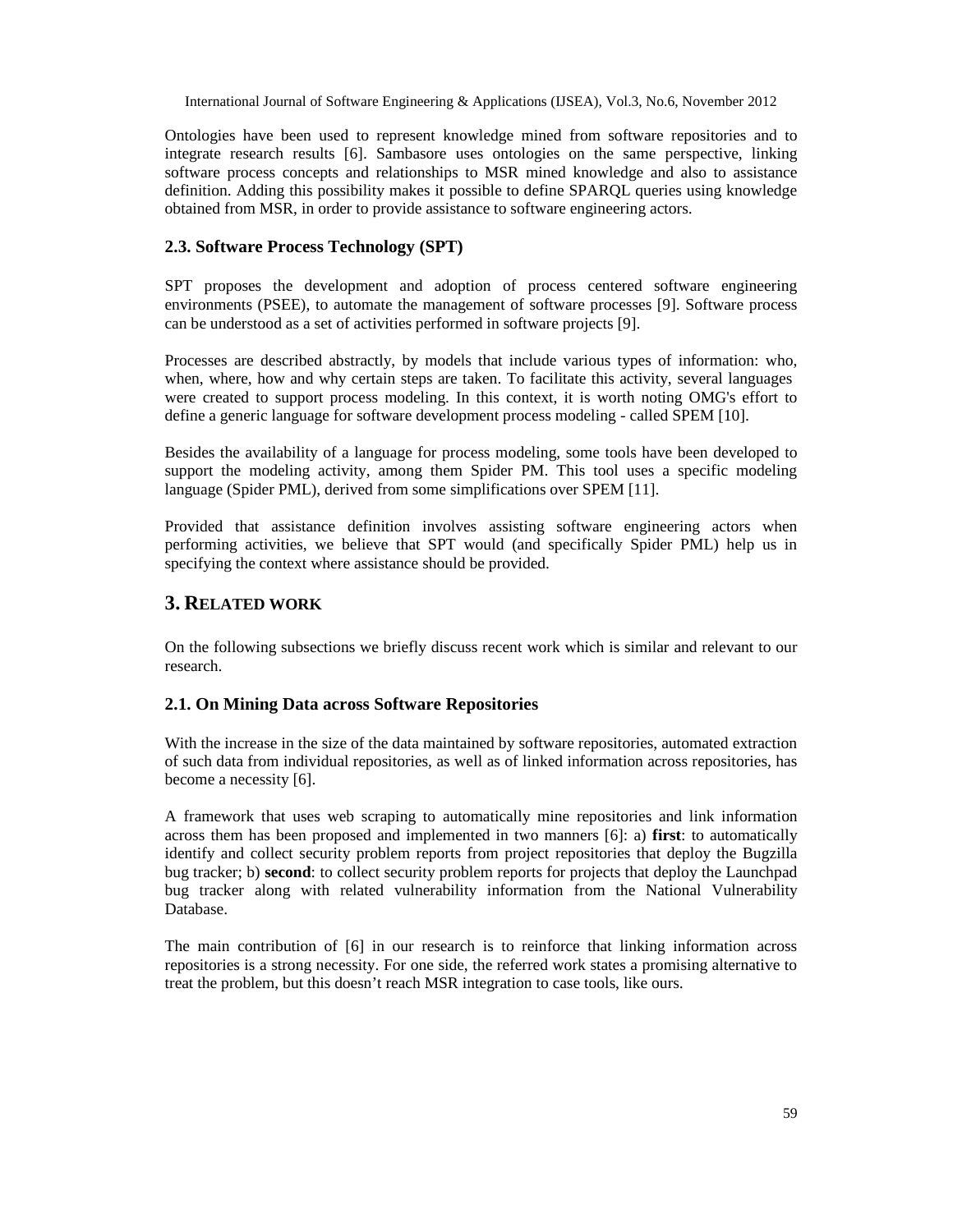## **2.2. A Linked Data platform for mining software repositories**

Mining software repositories involves the extraction of basic and value-added information, to support different stakeholders for various purposes [7]. To avoid unnecessary pre-processing and analysis steps, sharing and integration of both basic and value-added facts are needed [7].

To surpass the problem stated, SeCold was introduced as an open and collaborative platform for sharing software datasets. SeCold provides the first online software ecosystem Linked Data platform that supports data extraction and on-the-fly inter-dataset integration from major version control, issue tracking, and quality evaluation systems.

The approach is based on the same fundamental principle as Wikipedia [7]: researchers and tool developers share analysis results obtained from their tools by publishing them as part of the SeCold portal and therefore make them an integrated part of the global knowledge domain. Although the research in [7] represents a great advance, we understand that their focus is infrastructure related. In our research we propose the same linked data/ontology based approach, but in addition to this we propose specific concepts to link MSR results to software process execution, transforming them into assistance to software engineering tools.

## **4. SAMBASORE APPROACH**

Consider a typical software development project scenario, in which functional size estimation is needed to be done using function point analysis technique. Suppose further that the company in which the project is being developed has expertise in similar projects, and that this expertise is historically condensed in spreadsheets repository.

In this scenario, assume that an **independent estimator** will perform a size estimative **activity** for a system (**named X**) using a vision document as input (**named D**) and supported by a tool (**named T**). Considering that the company has a repository of previous estimates: how it could be used to support the estimator, providing him/her with estimates based on vision documents **similar to "D"**?

To address such scenarios Sambasore is proposed. In the illustrated scenario, an assistance project would be designed to **T** by a team composed by software/knowledge engineers and developers. The project would purpose to identify sources of knowledge (repositories that contain vision documents and estimate spreadsheets), apply data mining techniques in order to relate the artifacts to concepts in the ontology, and finally, build SPARQL queries whose results would be integrated to **T**.

Sambasore approach aims to act in this type of scenario, using ontologies (to define assistance SPARQL queries) and software process technology concepts (modeled as ontologies and used to define when and to whom SPARQL queries would be exhibited), in order to encourage the integration of MSR results and them to software engineering supporting tools. The following subsections describe the Sambasore approach focusing on its integration aspects, addressing its overview, planning and development activities.

#### **4.1. Overview**

To achieve the integration goal, we defined Sambasore comprised by: a) a **software process**; b) a **set of domain ontologies** – an ontology for multi-repository MSR integration, another to software process knowledge and one to define assistances (based on MSR results and software process knowledge); c) a **reference model** for developing knowledge extractors for software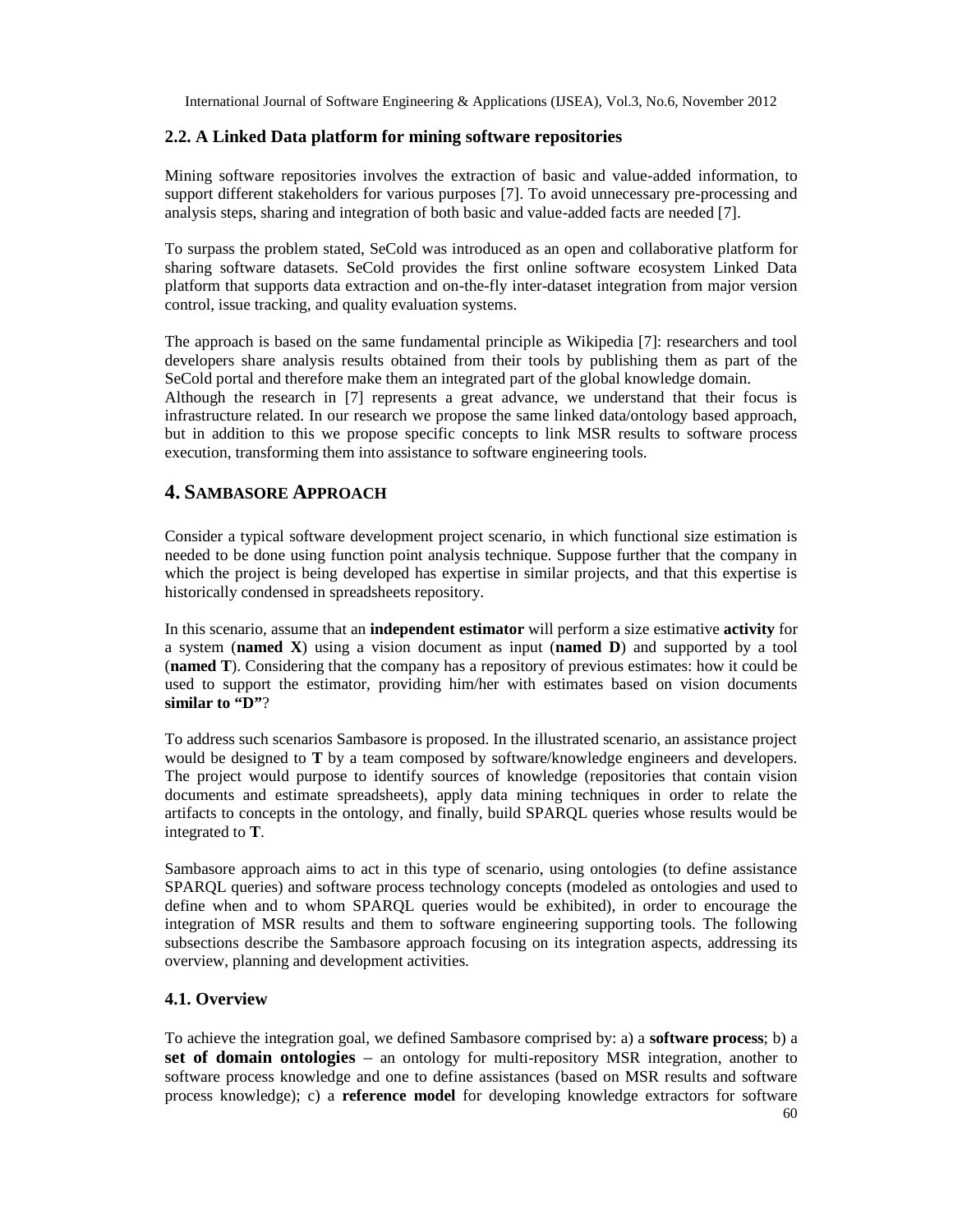repositories; d) a **reference architecture** for developing extractors; e) a **framework** for developing these extractors, and f) a **set of tools** to support the defined process, among which are included the **integration components**. Figure 1 illustrates how some of these elements are interrelated.



Figure 1. Sambasore approach overview.

In Figure 1, assistance and integration development activities are noteworthy. Assistance development activities addresses aspects related to inter-repository integration, and are influenced by the: model and reference architecture; Sambasore's framework; domain models provided (represented by Sambasore's ontologies). Model and reference architecture guides the development of miners/extractors and their integration through domain ontologies; Sambasore's framework guides the implementation of miners/extractors using Java language; domain ontologies provides MSR inter-results integration and assistance definition. The other activities focuses on the coupling of MSR results to case tools, using Sambasore tools and its integration components.

The remaining activities represent a simplified view of existing activities in standard software process. This is justified by the fact that integration is materialized by a maintenance effort to evolve the source code of to be assisted case tools. Understood this way, activities like definition validation, product build generation and deployment are expected. In the following sections, we describe planning and development activities, and also the integration components. For the scope of this paper we won't describe the ontologies used by Sambasore, but we will exemplify how they are used when describing the proof of concept.

#### **4.2. Planning Phase**

At this phase, the goal is to clearly define the project scope. In this context, the objective is to prioritize the assistance needs that must be met by the project and, in addition, to define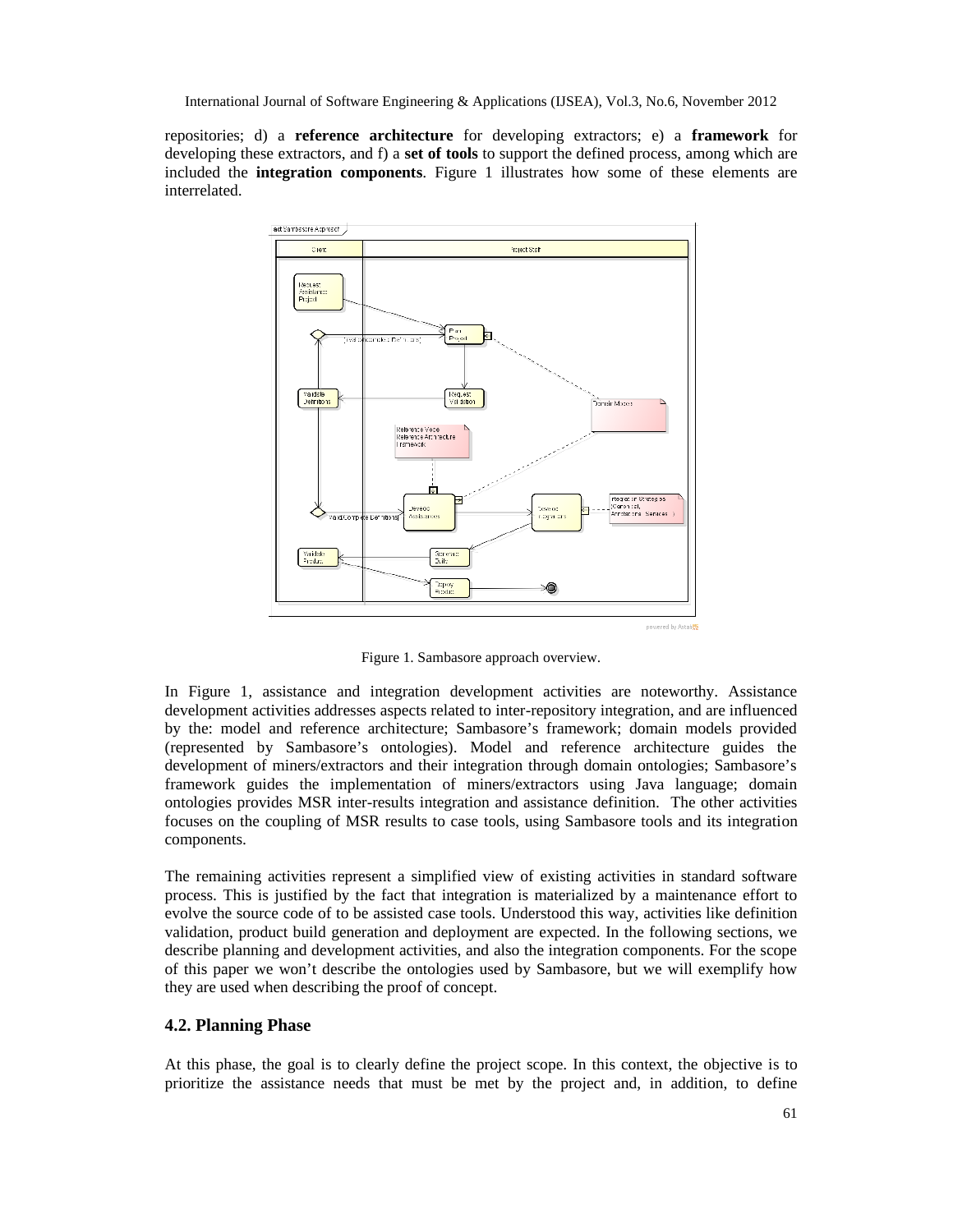knowledge extracting strategies for the software repositories available. Figure 2 illustrates the activities of this phase, followed by detailed description:



Figura 2.Planning phase.

- A1  **Identify Assistance Requirements**: identifying assistance requirements and also other functional and non-functional ones (project scope);
- **A2 - Evaluate Available Knowledge**: identifying key concepts and relationships needed to meet assistance requirements and their availability on knowledge base;
- **A3 - Evaluate Integration Requirementes**: evaluating / identifying requirements for assistance integration to case tools (defined at project scope);
- **A4 - Evaluate Base Ontology Evolution Requirements**: identifying concepts and relations not covered by the knowledge base, in order to meet assistance requirements;
- **A5 - Definition Extraction Strategy:** defining required concepts and relations for each specified assistance, as well as data sources, strategies for selection, integration and preprocessing and also mining techniques;
- **A6 - Elaborate Deployment Model:** defining the project deployment model;
- **A7 - Elaborate Acceptance Term:** elaborating and getting an approved project acceptance term;
- **A8 - Validate Definitions**: interacting with project stakeholders for project definition validation and startup.

#### **4.3. Development Phase**

In the Development phase, the goal is to develop the set of specified assistances, the set of extractors that will extract the knowledge needed to assistance definition and finally to integrate such assistances to case tools, defined on project scope. To achieve these goals, the development phase is divided into iterations shown in Figure 3 and described below: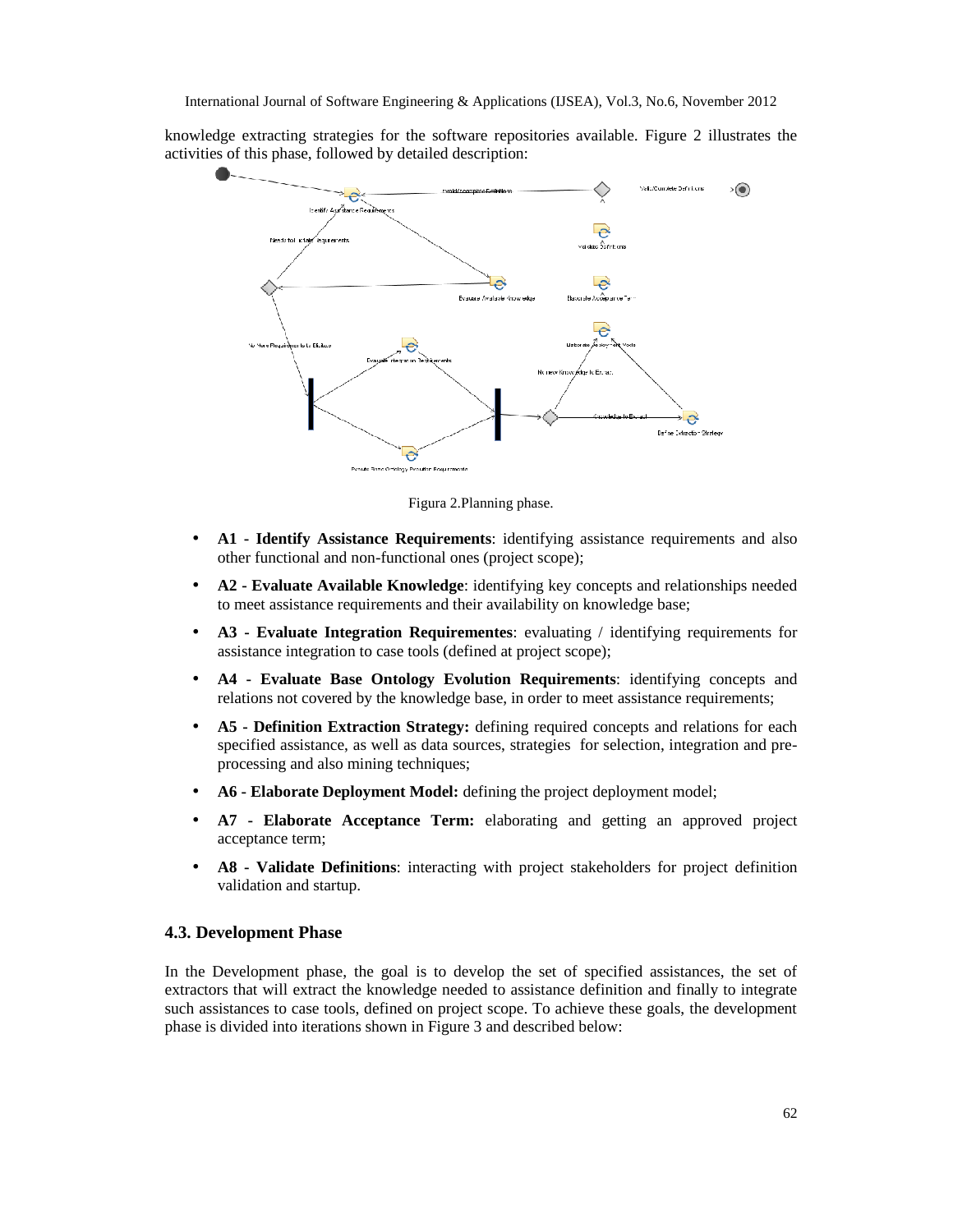

Figure 3.Development Phase

- **I1 – Assistance Development:** developing the specified assistances;
- **I2 - Integration of Assistance - Tool:** integrating the developed assistances to case tools;
- **I3 - Extractor Development:** developing knowledge extractors, if some assistance requires knowledge not provided by pre-existent facts on domain ontologies.

It is noteworthy that I3 activity is optional. At planning phase, specified assistances are verified to check if they require some knowledge not previously collected. If this is the case, a knowledge extraction strategy must have been defined. In the development phase, the planned extraction strategies must then be developed, which includes MSR conduction (if not previously done).

#### **4.3.1 Assistance development iteration**

The **Assistance development** iteration consists of the following set of activities:

- **A1 - Develop Information Resource To Assistance**: mapping data sources for each specified assistance;
- **A2 - Map Tool Integration Parameters:** defining parameters that need to be informed by the case tool (which will have assistances integrated to), so that the assistance engine can provide the content of knowledge sources;
- **A3 - Verify Queries and Tool Integration Parameters**: ensuring the quality of the source of knowledge defined, as well as the integration parameters.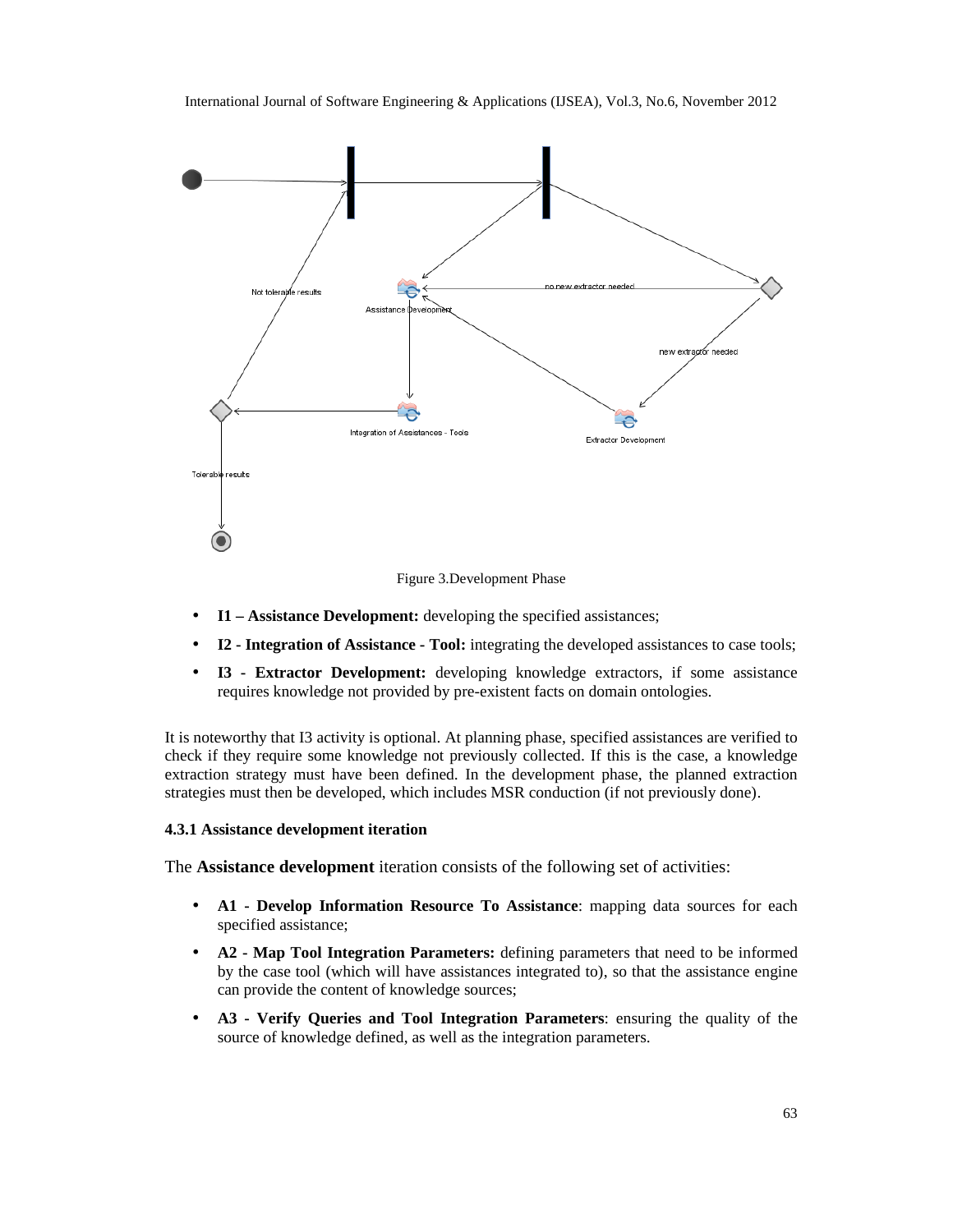#### **4.3.2 Extractor development iteration**

The **Extractor Development iteration** consists of the following set of tasks (T) and activities (A):

- **T1 - Evolve Base Ontology**: adding / modifying concepts, relationships and properties at integration ontologies for MSR results integration;
- **T2 - Develop Data Sources**: developing classes to recover data from defined daya sources, according to assistance requirements and knowledge extraction strategies;
- **T3 - Develop Selectors**: developing a set of classes for selection over previously collected data;
- **A1 - Develop Collectors**: developing classes to provide data transformation, selection, pre-processing and mining;
- **T4 - Develop Knowledge Extractor**: developing classes to concept, relationship and property extraction from data previously mined, as well as their integration into the knowledge base;
- **T5 - Configure Sambasore Project**: generating a project definition file containing properties to guide execution of developed extractors;
- **T6 - Execute Sambasore Project**: programs execution, integration ontology population and knowledge base evaluation (after populated by Sambasore project).

The tasks and activities of extractor development iteration are performed by knowledge engineers and developers. The former are responsible for T1, using the Protége editor [13]. The other tasks and activities are carried out by developers which should use Java IDE to support them (since T2, T3, A1, T4 requires extensions over Sambasore's framework - Java library). Later, developers should use Sambasore tools to execute the project - which will use the developed classes to effectively incorporate MSR results to the knowledge base, making them available to be consumed by previously developed assistances, which will be integrated to case tools using integration components.

#### **4.3.3 Integration of Assistances Tool iteration**

The **Integration of Assistance – Tools** iteration, as shown in Figure 6, consists of the following set of tasks (T) and activity (A):

- **T1 - Integrate Assistance to Tools**: creating or modifying the source code of case tools, as specified by assistance requirements and their integration parameters, so that the case tool can provide the integration parameter values and get assisted;
- **A1 - Build Generation:** generating a product build (modified tool) at verification environment;
- **T2 - Evaluate Results:** intends to realize some verification activities to check if the agreed the results were obtained.

The tasks and activities of this iteration are performed by knowledge engineers and developers. The former get involved in T2 together with developers, because the task aims to evaluate project results prior to client/stakeholders validation. The other tasks and activities are performed by developers, which should preferably use the canonical integration component (*file-based*), especially when the target tools have not been developed in Java. These components and integration scenarios are discussed in the following section.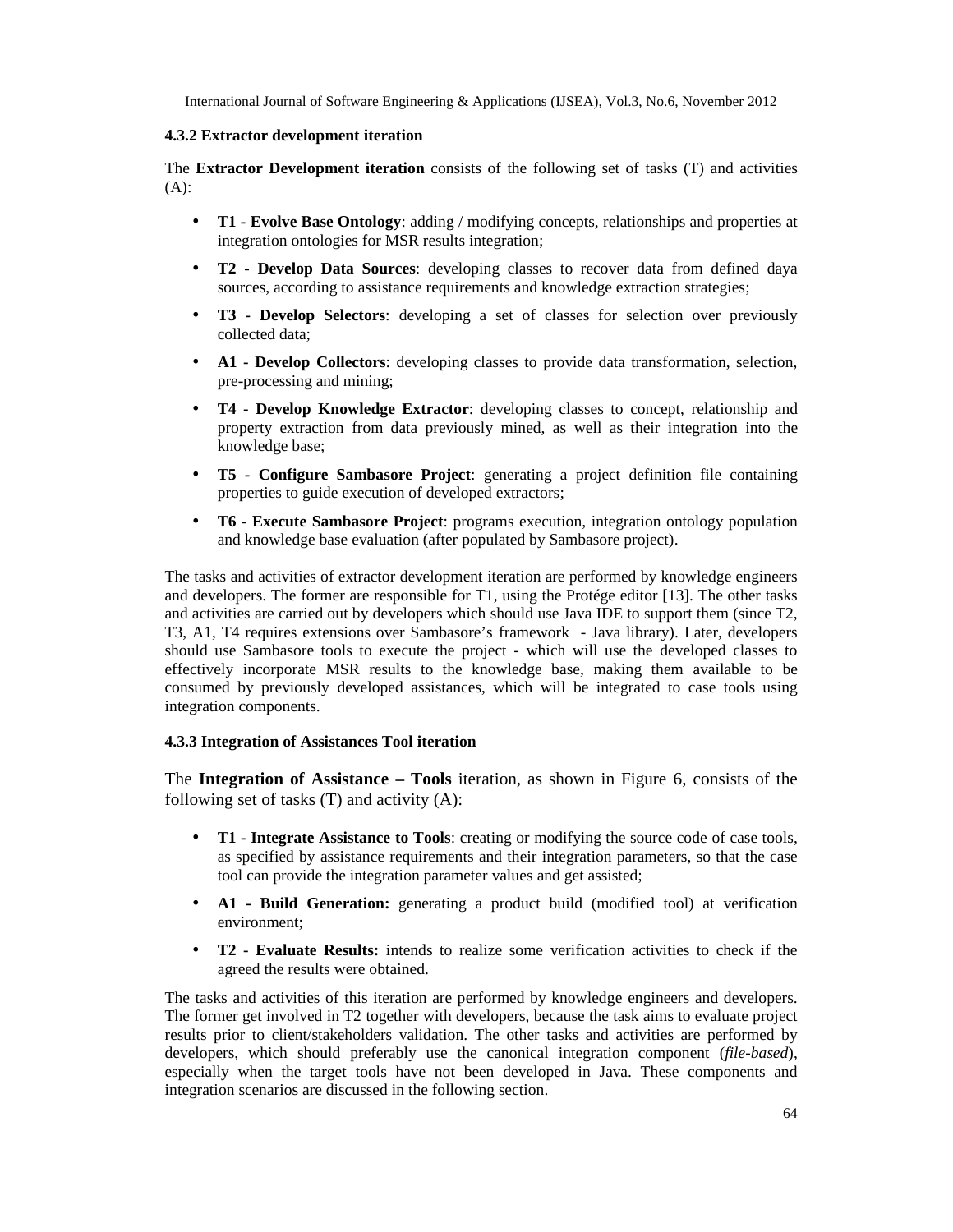#### **4.4. Integration Components**

MSR results integration to case tools is the final goal of Sambasore's approach. In this scenario, besides the activities that lead to this, we believe that some software components should allow, in theory, MSR results integration to any existent and to be developed case tool.

The integration solution core is based on two software components. The first (C1) is a web application, whereas the second  $(C2)$  is a file system monitor application. The first offers an integration service with a public method - designed to obtain a list of assistance with their corresponding content (text, URL or SPARQL query). The second component monitors a set of folder in the file system - when a file request (JSON formated and named with "req" extension) is added to the monitored folder, the component (C2) extracts the file information and turns it into a request to the web service (offered by C1). The web service response is saved to a new file (JSON formated and named with "res" extension) which is then read by the original application (case tool) and displayed as a set of resulting assistance. Figure 5 illustrates an example of an assistance request in JSON format - this structure can be used by any case tool that someone needs to provide assistance for.

```
"entityName": "Class",
"actionName": "RecoverSimilarClass",
"toolName": "Eclipse",
"contextItemFilePath":"/hellowordproject/src/HelloWord.java",
"outputFilePath":"/sambasore/communication/hellowordproject/timestamp.res",
"serviceUrl":"http://service.url",
"parameters": ["className=HelloWord.java"]
Y
                        Figure 5. Sample JSON format request.
```
JSON is a lightweight standard for information exchange between systems, considered readable for humans and easier for interpretation and generation by machines [14]. The standard was developed as a subset of the JavaScript language in 1999 and is language independent. [14] For these characteristics and the need to allow any tool integration to MSR results, we understood that this pattern could be easily adopted by any programming language that manipulates files.

It is important to describe some of the elements in Figure 5. The first is entityName, which is the type of entity manipulated at a particular case tool. The second is actionName, and corresponds to the action being performed over some entity. The third is toolName, and corresponds to the name of the case tool in which the entity is being manipulated. The fourth is contextItemFilePath which is the file path to entity manipulated content - such content is transferred to assistance engine whose extracts its content and inserts it into knowledge base. The fifth element is outputFilePath which is the file path where the assisted tool expects to get the response from assistance engine. The sixth element is serviceUrl which indicates the URL for web service component C1, and finally, parameters element represents a set of contextual parameter - in this case the name of the class we are interested to evaluate the similarity of.

To define integration solution we outlined three integration scenario bellow, which will be better discussed in subsequent paragraphs:

- **SCE1** Java based applications developed with aspect orientation support;
- **SCE2** Applications that support SOAP protocol;
- **SCE3** Other Application that do not support SOAP.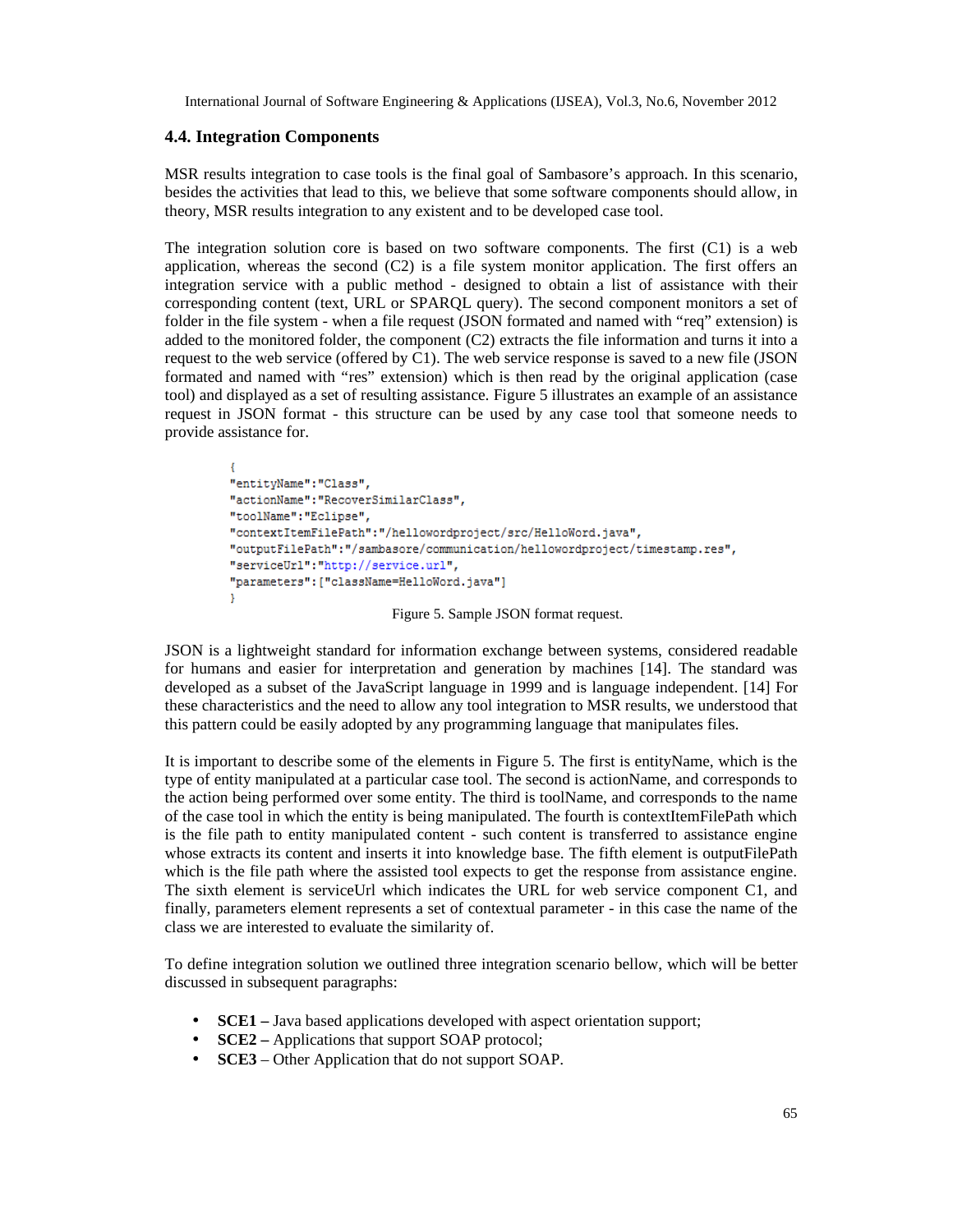For **SCE1** we developed an integration component **C3** which provides a set of class and annotation. The annotations are used to identify integration methods (at case tool source code), indicating that before or after method execution, a method will be called to pass integration parameter values to a façade that will be accessed by an aspect that, finally, will interact with **C1**. Such a scenario requires importing **C3** Java library at case tool source code project and in this case, accordingly to scenario description it will covers only tools that have been developed in Java language.

In scenario **SCE2** we considered applications (Java or not) having components that deals with SOAP protocol, or allow the use of this type of protocol. In this case, the case tool has the responsibility to prepare a SOAP request, submit it to the web service in **C1**, process and display the results. We believe that this scenario allows broader integration, due to the existence of tools developed in programming languages that supports SOAP (such as Java, PHP, Python and others).

Finally, **SCE3** fit applications that actually are not developed in Java and have no possibility to use SOAP protocol. In these cases, we chose an integration solution based on shared files in a file system. Files with specific naming (to indicate request and response) are saved by the tool (request), read and written (reply) by component **C2** and subsequently read by the tool. The basic principle of this mechanism is that, in theory, any tool (in software engineering context) can read and write files, and can thus be adapted to allow integration proposed in this paper. It is considered that this is the broader integration component.



Figure 6. Architectural Overview of Integration Solution

Figure 6 shows an architectural view that contains **C1**, **C2** and **C3**, respectively called *WebServiceIntegrator*, *FileSystemIntegrator* and *AnnonationBasedIntegrator*. It can be noticed that, as illustrated previously by scenarios, the central component is **C1**. One can also note that **C1** interacts directly with assistance engine by HTTP requests, while others only reach the engine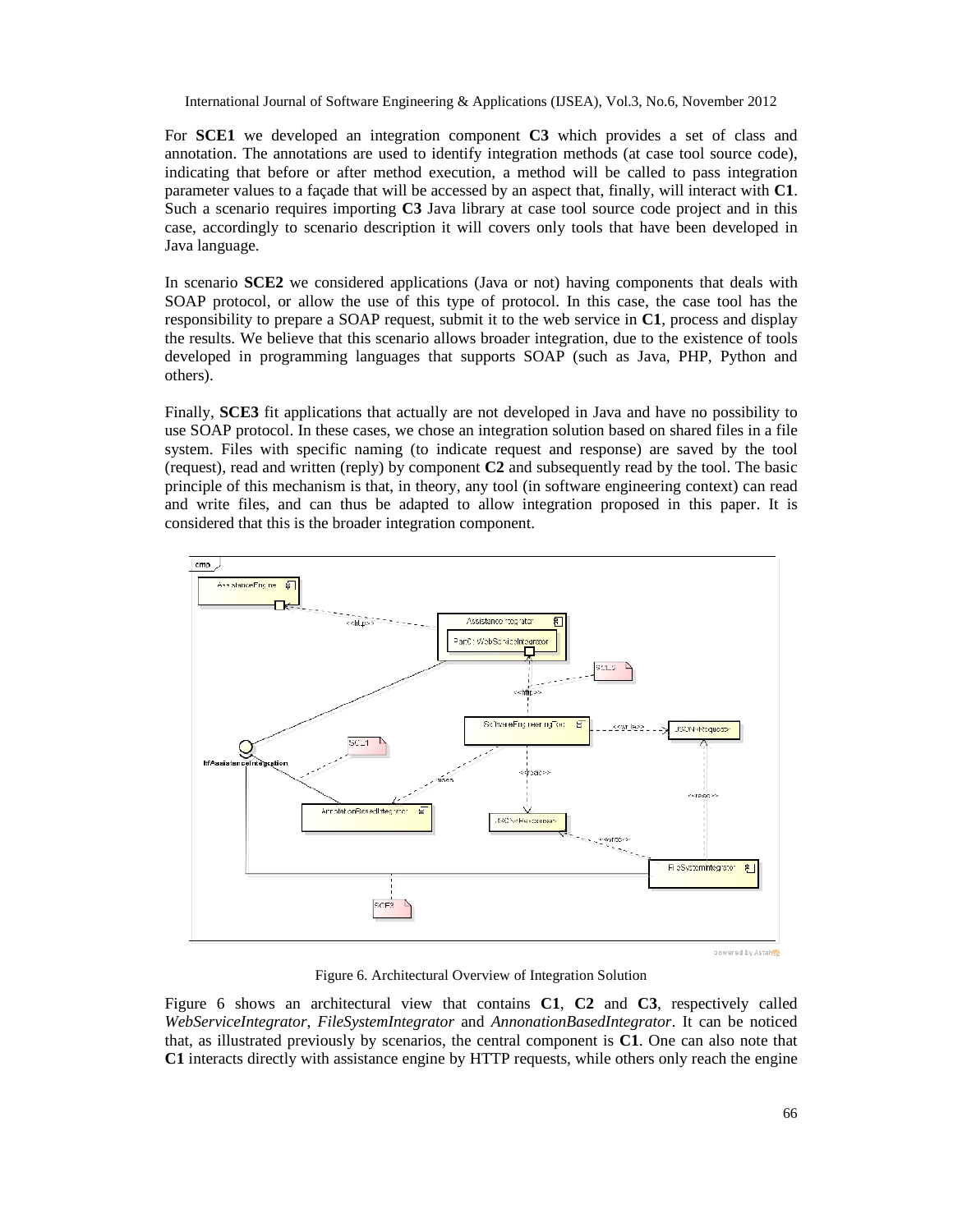through **C1** via *ItfAssistanceIntegration* interface. The integration scenarios described can also be identified in Figure 6 by a set of notes with specific corresponding labels.

## **5. SPIDER-PM ASSISTED**

To illustrate the use of Sambasore, we applied the approach to provide some assistance to a software process modeling tool (Spider PM). This tool belongs to Spider project, institutionalized in 2009 at the Institute of Exact and Natural Sciences in Federal University of Para (UFPA - Brazil) and has the following main objectives, according to [15]:

- Identify free software tools that allows the creation of work products derived from the expected results described in the specific practices and goals in the areas of process model "MPS. BR "and CMMI;
- Specify and develop a suite of tools to provide a more integrated use in order to support the deployment of processes / areas of process models "MPS. BR "and CMMI.

Spider PM presents features related to software process elements breakdown as well as the relationships between these elements [16]. For this, it uses a language called Spider ML, which is a simplification of SPEM – a process modeling language defined by the OMG [16].

This tool was choose due to the following main reasons: a) **source code access**: by the partnership with Spider team we got access to Spider PM source code, what lot us develop some peace of code to evaluate the feasibility of the approach; b) **Java source code**: we have been working with Java for many years, so this factor would ease significantly the integration process, and consequently the proof of concept; c) **simplicity of Spider ML**: as we needed to define an ontology in software process domain (to allow assistances to be defined and integrated to software process), the simplicity eases our integration job.

## **5.1. Planning**

As presented in section 4.2, the main objective of the planning phase is to identify and document the scope of an assistance project. Below, we describe the main results in each phase of activities cited:

- **A1 - Identify Assistance Requirements:** to perform proof of concept we proposed two assistances. The first (ASS1) intended to submit a process phase name and get phases that already composed process models together with phases with names similar to submitted one (SPARQL content). The second (ASS2) should present a set of results got from Google search on modeling phases in software processes (URL content);
- **A2 - Evaluate Knowledge Available:** as the software process domain ontology was not set, none of the concepts was available. Thus, it was necessary to build ontology altogether, based on SPIDER ML specification;
- **A3 - Evaluate Integration Requirements:** desired assistances relied only on phase names and the similarity between them. Thus, we realized that this would be applied to any of modeling entities used by Spider PM. Considering this, we defined two integration parameters - the first is the name of the entity being modeled by the process modeler, while the second is the type of entity (phase, activity, status, among others);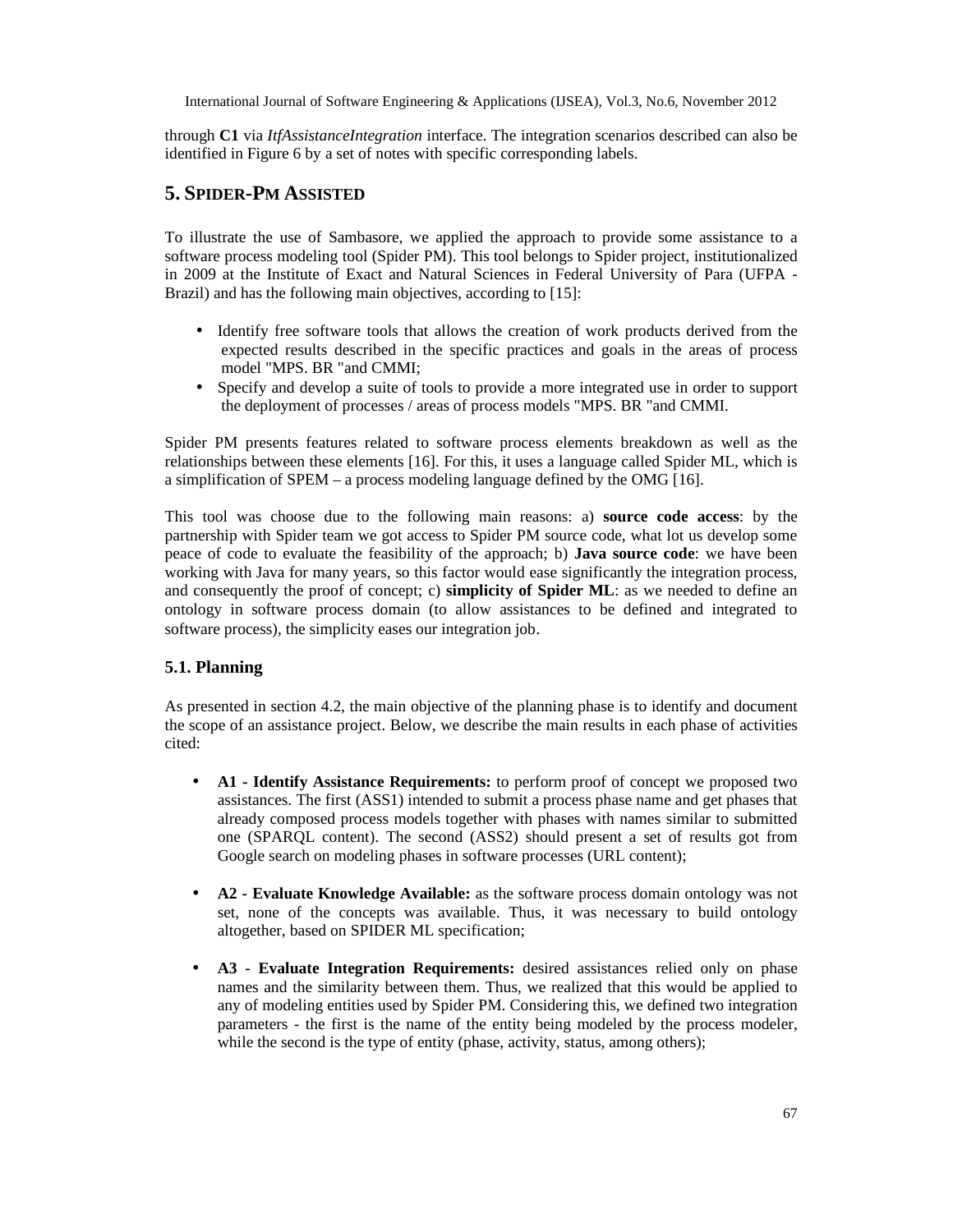- **A4 - Evaluate Ontology Evolution Base Requirements:** besides SPIDER ML concepts and relationships, we noticed that to provide desired assistance we also needed some extra relationships and concepts - isStronglySimilarTo (**R1**), isFairlySimilarTo (**R2**), and isWeaklySimilarTo (**R3**) and a concept seeAlso (**C1**) (to indicate the co-occurrence strength of entities in software process models);
- **A5 - Extraction Strategy Definition:** we decided that **R1**, **R2** and **R3** would be obtained by JaroWinkler distance calculated between entity names. For this, each relation is associated with a range of possible JaroWinkler values (0 to 0.3 defines **isWeaklySimilarTo**, 0.4 to 0.7 defines **isFairlySimilarTo**, 0.7 to 1 defines **isStronglySimilarTo**). Moreover, for **seeAlso** we defined that the strength of association between entities would be addressed by calculating support and confidence as defined in [17];
- **A6 - Elaborate Deployment Model**: not performed;
- **A7 - Elaborate Acceptance Term:** not performed;
- **A8 - Validate Definitions:** not performed.

It's important to state some remarks about **A5**, **A6**, **A7** and **A8**. About A5, we must say that relationship definitions are hard assigned (some fuzzy strategy can be used), but, as long as the intention was just to validate the idea, we understood that it would suffice. A6, A7 and A8 were not performed because the goal not focused the end users, but the proof that the proposed approach would provide MSR results integration to a software engineering tool.

## **5.2. Development**

The development phase is responsible for transforming assistance requirements in integrated software assistance applied to a tool. In the context of proof of concept, this step comprised iterations whose tasks involved SPARQL queries design for ASS1 assistance and source code evolvements in Spider PM for effective integration of ASS1. The iterations and its main activities are described in the following subsections.

## **5.2.1 Assistance Development iteration**

## **5.2.1.1 Develop Information Resource to Assistance**

This activity was carried out with the Sambasore Assistance Modeling tool, and the result was documented in artifact Map Resources for Assistance, and presented in Table 3 for review and discussion.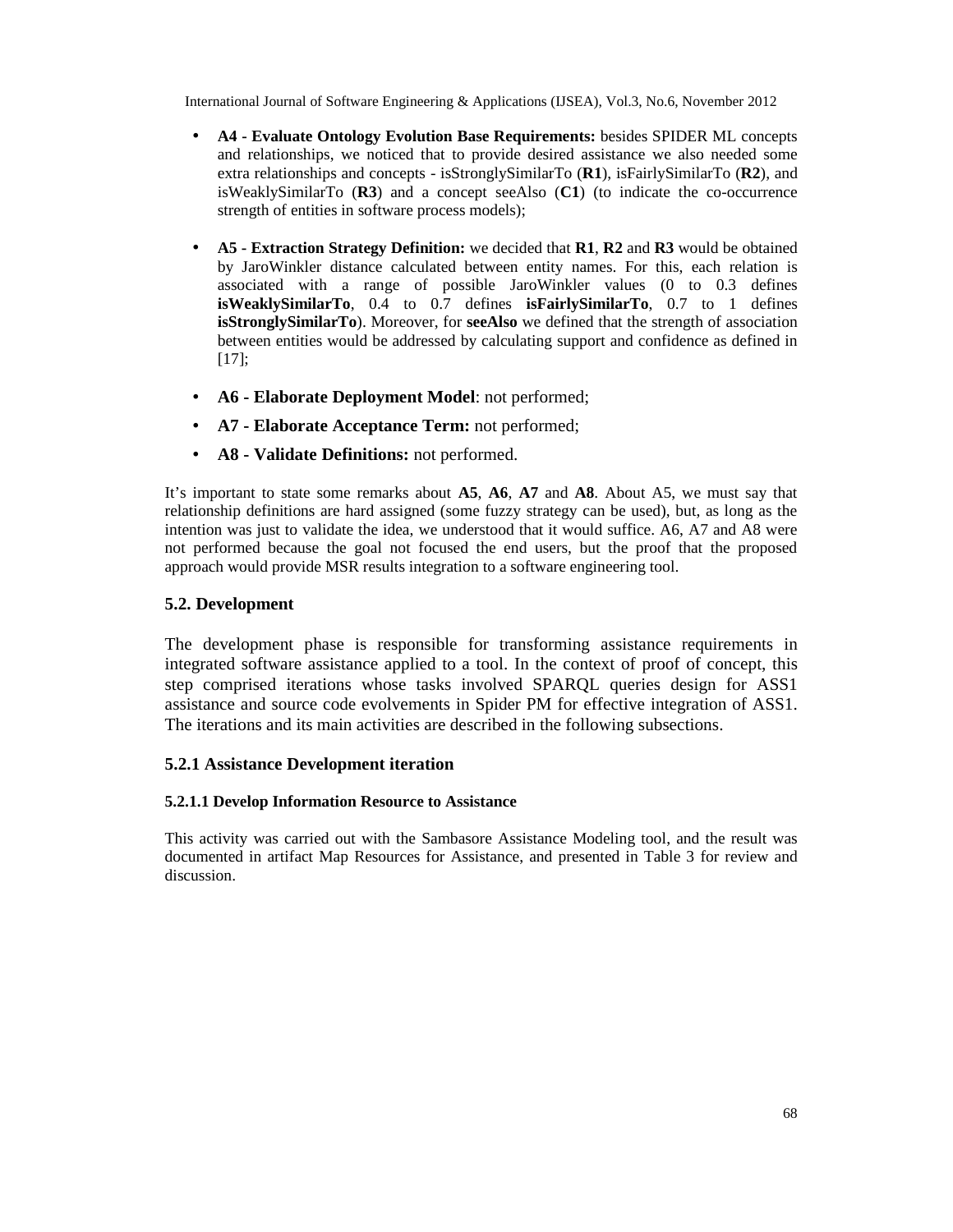|                  | Type of       | Sourceof Knowledge                                                                     |  |  |
|------------------|---------------|----------------------------------------------------------------------------------------|--|--|
| Code             | Assistance    |                                                                                        |  |  |
| ASS1             | <b>SPARQL</b> | PREFIX //www.w3.org/1999/02/20df-syntaxns#                                             |  |  |
|                  |               | <b>PREFIX</b><br>//www.semanticweb.org/ontologies/2011/10/softwa                       |  |  |
|                  |               | assistance.owl#                                                                        |  |  |
|                  |               | <b>PREFIX</b><br>//www.semanticweb.org/ontologies/2011/10/cd<br>processdefinition.owl# |  |  |
|                  |               |                                                                                        |  |  |
|                  |               | SELECT ?entity Type2 ?name2                                                            |  |  |
|                  |               | WHERE {                                                                                |  |  |
|                  |               |                                                                                        |  |  |
|                  |               | ?entity type #FOCUS_ENTITY_TYPE#.                                                      |  |  |
|                  |               | ?entity name#ENTITY_NAME#\.                                                            |  |  |
|                  |               | ?entity hasSeeAlso ?seeAlso.                                                           |  |  |
|                  |               | ?seeAlso seeAlso ?entity2.                                                             |  |  |
|                  |               | ?entity2 name ?name2.                                                                  |  |  |
|                  |               | ?entity2 type ?entityType2.}<br><b>UNION</b>                                           |  |  |
|                  |               |                                                                                        |  |  |
|                  |               | {?entity type #FOCUS_ENTITY_TYPE#.<br>?entity name#ENTITY_NAME#\.                      |  |  |
|                  |               | ?entity isStronglySimilarTo ?entity2.                                                  |  |  |
|                  |               | ?entity2 hasSeeAlso ?seeAlso.                                                          |  |  |
|                  |               | ?seeAlso seeAlso ?entity3.                                                             |  |  |
|                  |               | ?entity3 name ?name2.                                                                  |  |  |
|                  |               | ?entity3 type ?entityType2.                                                            |  |  |
|                  |               |                                                                                        |  |  |
|                  |               | <b>UNION</b>                                                                           |  |  |
|                  |               | {?entity type #FOCUS_ENTITY_TYPE#.                                                     |  |  |
|                  |               | ?entity name#ENTITY_NAME#\.                                                            |  |  |
|                  |               | ?entity isFairlySimilarTo ?dity2.                                                      |  |  |
|                  |               | ?entity2 hasSeeAlso ?seeAlso.                                                          |  |  |
|                  |               | ?seeAlso seeAlso ?entity3.                                                             |  |  |
|                  |               | ?entity3 name ?name2.                                                                  |  |  |
|                  |               | ?entity3 type ?entityType2.}                                                           |  |  |
|                  |               |                                                                                        |  |  |
| ASS <sub>2</sub> | <b>URL</b>    | http://www.google.com.br/                                                              |  |  |
|                  |               | #hl=pt-BR&sclient=psyab                                                                |  |  |
|                  |               | &q=fases+do+processo+de+                                                               |  |  |
|                  |               | software                                                                               |  |  |
|                  |               | &oq=fases+do+processo+de+software                                                      |  |  |
|                  |               | &gs_l=hp.3.0j0i8i30j0i5i30.7970.                                                       |  |  |
|                  |               | 12300.1.12801.29.24.0.3.3.1.557.                                                       |  |  |
|                  |               | 9050.38j10j3.21.00.0.                                                                  |  |  |
|                  |               | Rel6sQ99f2o&pbx=1                                                                      |  |  |
|                  |               | &bav=on.2,or.r_gc.                                                                     |  |  |
|                  |               | r_pw.r_cp.r_qf.,cf.osb                                                                 |  |  |
|                  |               | &fp=c96f3b0a734469e9&biw=1600&bih=796                                                  |  |  |

Table 3- Map of resources foassistance

From Table3 it is possibleo realize thathe source oASS1 wasa SPARQL query, while ASS2 sourceis a URL, or the path toan information resourcthat represents thenowledge to be provided.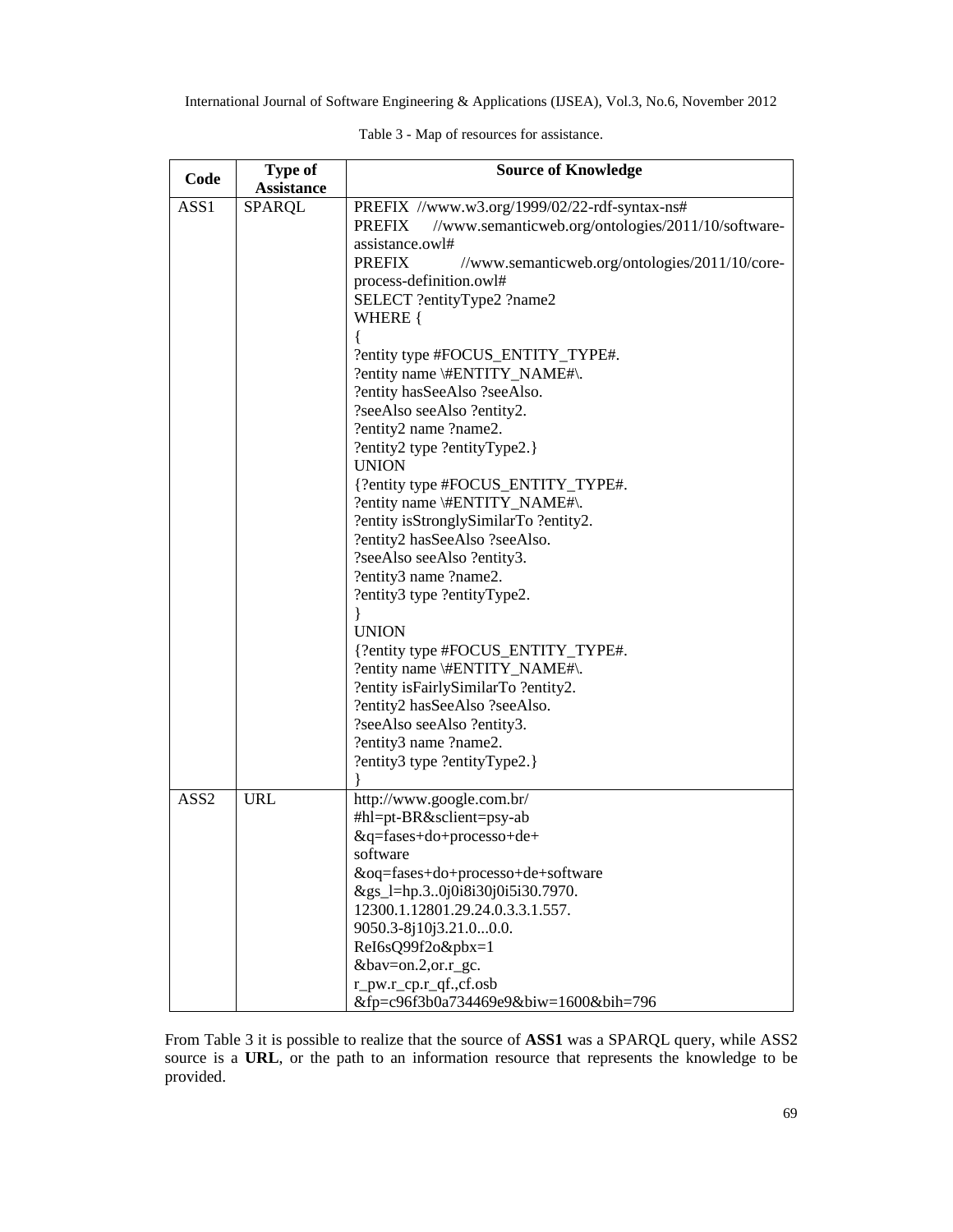It should be noted also that in Table 3 the query which is designed to ASS1 is generic about the entity type. This is possible due to the use of integration parameters #FOCUS\_ENTITY\_TYPE# and #ENTITY\_NAME#.

#### **5.2.1.2 Map Tool Integration Parameters**

This activity was carried out based on the contents of the **Map Resources for Assistance**, produced in **Develop Information Resource to Assistance**. The result is shown in Table 4, and discussed below.

| Code             | <b>Description of</b><br>assistance | <b>Action</b> | Implementatio<br>n Units | <b>Integration Parameters</b> |
|------------------|-------------------------------------|---------------|--------------------------|-------------------------------|
| ASS <sub>1</sub> | Present phases that Name            |               | spider.pm.gui.P          | #FOCUS ENTITY TYPE            |
|                  | have been modeled   Change of       |               | hasePropertiesP          | $# =$ entity type             |
|                  | in conjunction with                 | Phase         | anel                     |                               |
|                  | phases similar to                   |               |                          | #ENTITY NAME#                 |
|                  | last<br>the<br>one                  |               |                          | entity name                   |
|                  | modeled                             |               |                          |                               |

Table 4 - Specification of integration requirements to Tools.

From Table 4 is possible to note that the implementation unit *PhasePropertiesPanel* needed to be evolved in Spider PM. This unit is responsible for controlling user interaction with the panel properties existing in a phase diagram, dealing among other events with name change, directly related to **ASS1**. The mapping on Table 4 is essential to support the coding phase.

#### **5.2.2 Extractor development iteration**

#### **5.2.2.1 Data source development**

This activity was developed in Eclipse IDE. We extended the *Sambasore framework* and developed the code for data source classes, which would allow the derivation of knowledge needed to provide **ASS1.**

We considered that providing **ASS1** would involve knowledge about process models and software entities that comprise these models. In this sense, we defined two data sources. The data sources classes developed are: a) **SpiderProcessModelInformationSource**: representing data about the relationship between two entities in a process model diagram; b) **ProcessModelInformationSource**: representing a process model produced in Spider PM (e.g., file name and "serialized" model).

It is noteworthy that in both data sources we extended *BaseInformationSource* from *SambaSore Miner*, which inherits from *BasicDbObject* database *MongoDB* - attributes were not defined because this superclass owns a HashMap to implement the behaviors needed - creating extensions was only done to conceptually separate data sources. The next subsection describes the implementation of data collectors that uses the classes described in this subsection to persist data from software repositories in MongoDB.

#### **5.2.2.2 Data Collector Development**

Considering the possibility of defining an assistant to any entity in a process model, we decided to develop two collectors: a) **SpiderProcessModelCollector**: responsible for persisting software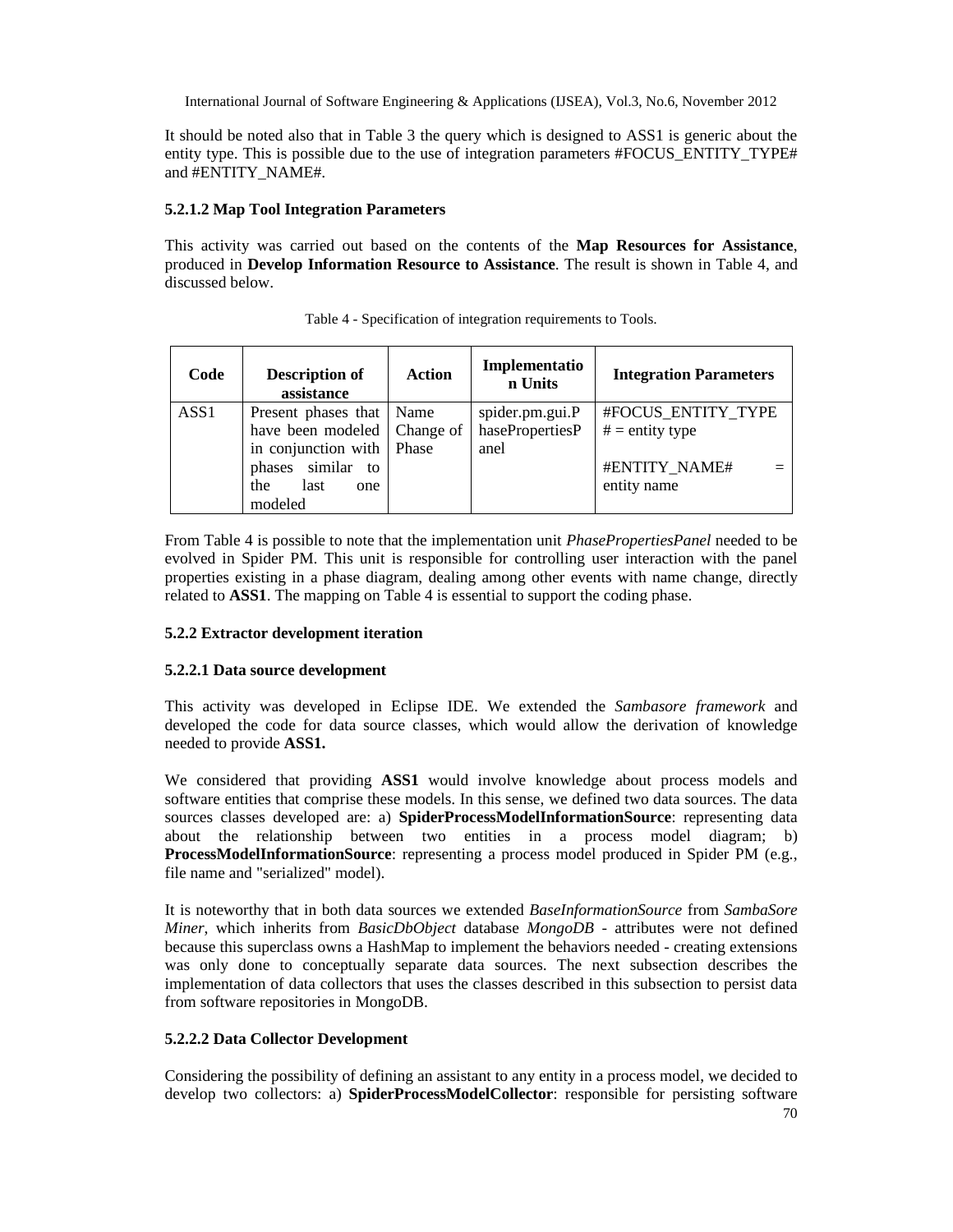process model dataset; b) **SeeAlsoCollector**: responsible for the persistence of a dataset consisting of data defining the origin, the destination, the support and confidence of an association between two entities in a model. Figure 7 illustrates a stretch of implementing SpiderProcessModelCollector.

```
public class SpiderProcessModelCollector extends
            private String[] processModelPaths;
      private List<String> mappedFileTypes;
      public SpiderProcessModelCollector(
                 ://www.vieware.com/<br>Properties-properties,<br>ItfDataSetPreProcessor<ProcessNcdelInformationSource>-preProcessor,
                 ItfDataSetIntegrator<ProcessModelInformationSource> integrator,<br>ItfDataSetIntegrator<ProcessModelInformationSource> integrator,<br>BaseDataSetTransformator<ProcessModelInformationSource> transformator) throws Exception {
            super(properties, preProcessor, integrator, transformator);
            this.processNodelPaths = properties.getProperty(this.getClass().getSimpleName()+".processNodelPaths") != null<br>|} properties.getProperty(this.getClass().getSimpleName()+".processModelPaths").split(",") : null;
            String[] topNappedFileTypes = properties.getProperty(this.getClass().getSimpleName()+".extractable.suffix").split(",");
            this m
                       nnedFileTypes = Arrays.asList(tmpMappedFileTypes);
     \Delta@Override
      governate<br>public List<ProcessModelInformationSource> extract() throws Exception {<br>List<ProcessModelInformationSource> files = new ArrayList<ProcessModelInformationSource>(
                       \Theta:
            for (String processModelDir : this.processModelPaths) {<br>subExtractDir(processModelDir, files);
            return files;
      Ÿ
      private void subExtractDir(String dir,List<ProcessModelInformationSource> files) throws Exception {
            File inputFile - new File(dir);<br>if (inputFile.isDirectory()) [<br>for (File inputFile1 : inputFile.listFiles())[
                       subExtractDir(inputFile1.get/bsolutePath(),files);
            } else if (inputFile.isFile()){
                 ise ir (inputrile..isriet());<br>if (inputrile.get/bsolutePath().contains("\\CVS\\*)){<br>if (getFileType(inputFile) != null){<br>ProcessModelInformationSource process = new ProcessModelInformationSource();
                             rrocess.addFeature("processModel",new XStream().toXML(NodellingFileManager.locdModel(inputFile.getAbsolutePath())));<br>process.addFeature("processModel",new XStream().toXML(NodellingFileManager.locdModel(inputFile.getAbs
               \chi^{(1)}tiles.add(process):
          - 3
      <sup>}</sup>
```
Figure 7.Portions of the implementation process model collector.

With respect to Figure 7 is worth noting, first, the inheritance of the *BaseSambaSoreDataSetCollector* Sambasore class, because it implements a persistence mechanism based in *MongoDB* database (choose due to scalability). Moreover, it is important to cite the use of *generics* feature to typify *ProcessModelInformationSource* information entity which composes the dataset. Another important point is that as it was not necessary to perform classical mining activities such as integration, pre-processing and transformation. Finally, there is a method which overrides "*extract"* from *BaseSambaSoreDataSetCollector* and defines a logic which search files in a folder; check if the extensions are within a pre-defined set, and does the final *dataset* extraction.

#### **5.2.3 Tool Assistance Integration Iteration**

The integration iteration activities involve the integration itself, as well as build generation and, finally, an evaluation of it by the client. This section describes the main aspects of activities related to assistance integration to software engineering tools.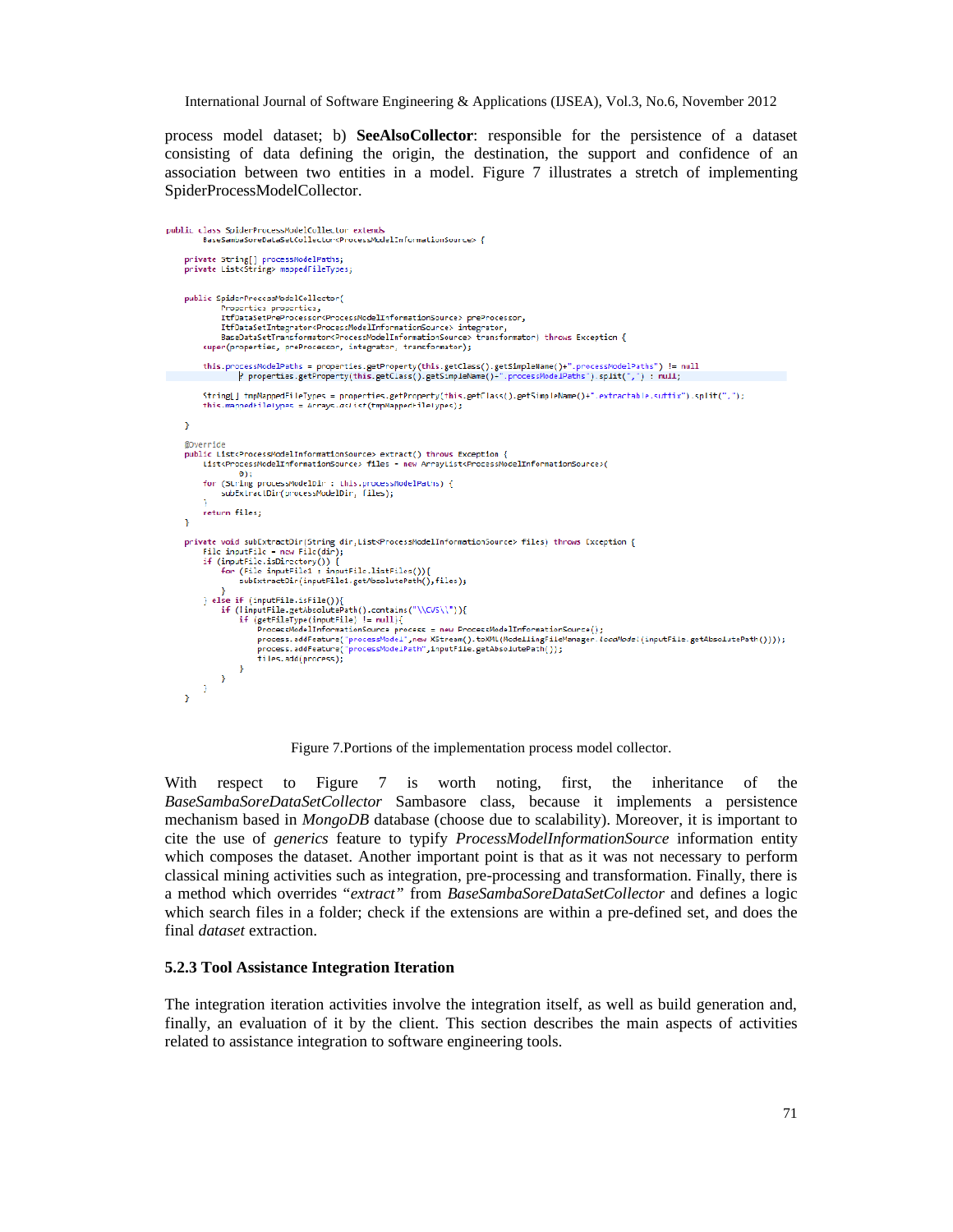First, it is important to situate the exact usage scenario in which the **ASS1** assistance was proposed. Throughout the modeling of a software process typically phases are defined. Part of this process involves the definition of the phase name which in Spider PM occurs at the GUI shown in Figure 8.



Figure 8.Creation / nomination phase in Spider PM.

Assistance **ASS1** was thought to be applied after the modification of the field "Nome" in Figure 8. Once modified, the file name and the model are subjected to *AnnotationBasedIntegrator* component (shown in Figure 6 of Section 4.4) that ultimately drives the web service integration. This service turns a set of extractors that acts over the submitted file, and include the knowledge in the knowledge base. Finally, the requested assistance contents are recovered and returned to the application (in this case Spider PM).

In this context, the first step of integration involved importing Spider PM Source code in Eclipse IDE. Later, *AnnotationBasedIntegrator* component was added to the project. After that, some modifications were performed on "spider.pm.gui.PhasePropertiesPanel" which is the controller class of GUI illustrated in Figure 8. Figure 9 illustrates the method which responds to the change in phase name (previously illustrated in Figure 8).

```
@AssistanceAfterAction(useGenericIntegrationFacade=true,
                        idFieldForActionId="updateComponentActionId",
                        configMethodForActionAssistance="configUpdateComponentAction")
private void nameTextFieldActionPerformed(ActionEvent evt) {
  if (!this.updating)
   updateComponent();
ł
```
Figure 9.Method that accounts for the phase name change.

From Figure 9 it is possible to see some details regarding integration component used. First, it can be seen the use of *AssistanceAfterAction* annotation which indicates that an attempt to assistance recovery will be made after execution of this method, ie, after the name of the phase is modified.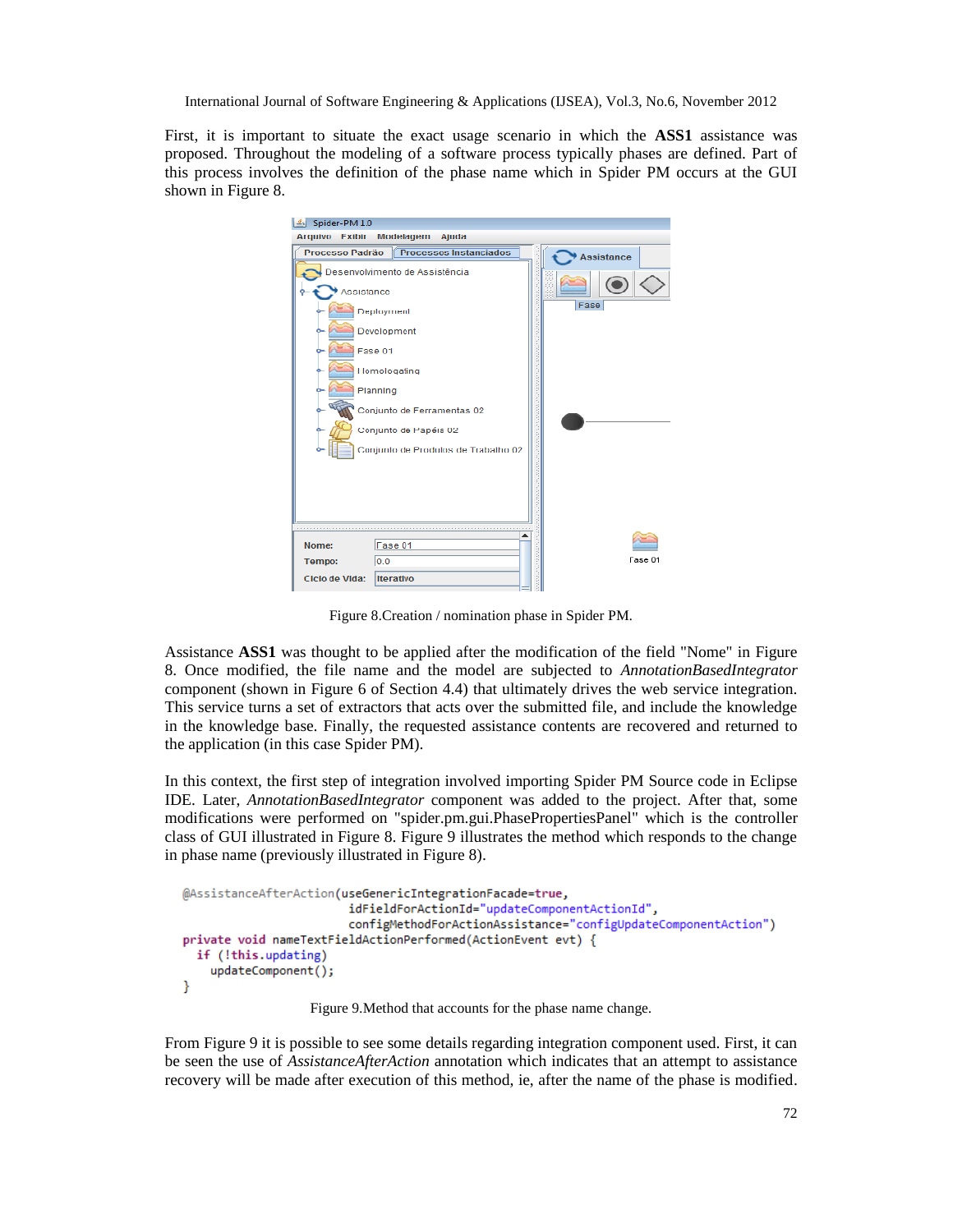Then we should mention the *useGenericIntegrationFacade* attribute indicating that the facade based component integration pattern is used. Later, there is the attribute *idFieldForActionId* which indicates the class attribute name of the assistance request identifier. Finally, *configMethodForActionAssistance* indicates which method is responsible for interacting with component façade and set values to integration parameters (Ex: the controller interacts with *GenericIntegrationFacade* to set *RoleUseName*). Figure 10 illustrates the implementation of the method *configUpdateComponentAction*.

| //AssistanceIntegrator<br>public void configUpdateComponentAction(){                                                                                                                                                                                                                                                                                                                                                                                                                                                                                                                                                                                                                                                                                                                                                                                                                                                                                                                                                                                                                                                                                                                                                                                                                       |
|--------------------------------------------------------------------------------------------------------------------------------------------------------------------------------------------------------------------------------------------------------------------------------------------------------------------------------------------------------------------------------------------------------------------------------------------------------------------------------------------------------------------------------------------------------------------------------------------------------------------------------------------------------------------------------------------------------------------------------------------------------------------------------------------------------------------------------------------------------------------------------------------------------------------------------------------------------------------------------------------------------------------------------------------------------------------------------------------------------------------------------------------------------------------------------------------------------------------------------------------------------------------------------------------|
| String fileName = ModelPersistenceUtil.getPath(View.class.getName());                                                                                                                                                                                                                                                                                                                                                                                                                                                                                                                                                                                                                                                                                                                                                                                                                                                                                                                                                                                                                                                                                                                                                                                                                      |
| $if (fileName != null)$                                                                                                                                                                                                                                                                                                                                                                                                                                                                                                                                                                                                                                                                                                                                                                                                                                                                                                                                                                                                                                                                                                                                                                                                                                                                    |
| $String$ $FinalName = null;$                                                                                                                                                                                                                                                                                                                                                                                                                                                                                                                                                                                                                                                                                                                                                                                                                                                                                                                                                                                                                                                                                                                                                                                                                                                               |
| try {                                                                                                                                                                                                                                                                                                                                                                                                                                                                                                                                                                                                                                                                                                                                                                                                                                                                                                                                                                                                                                                                                                                                                                                                                                                                                      |
| File $file = new File(fileName);$                                                                                                                                                                                                                                                                                                                                                                                                                                                                                                                                                                                                                                                                                                                                                                                                                                                                                                                                                                                                                                                                                                                                                                                                                                                          |
| finalName = file.getAbsolutePath().replace(file.getName(), file.getName()+"-PM.model")                                                                                                                                                                                                                                                                                                                                                                                                                                                                                                                                                                                                                                                                                                                                                                                                                                                                                                                                                                                                                                                                                                                                                                                                     |
| ModellingFileManager.save(finalName);                                                                                                                                                                                                                                                                                                                                                                                                                                                                                                                                                                                                                                                                                                                                                                                                                                                                                                                                                                                                                                                                                                                                                                                                                                                      |
| } catch (Exception e){                                                                                                                                                                                                                                                                                                                                                                                                                                                                                                                                                                                                                                                                                                                                                                                                                                                                                                                                                                                                                                                                                                                                                                                                                                                                     |
| e.printStackTrace();                                                                                                                                                                                                                                                                                                                                                                                                                                                                                                                                                                                                                                                                                                                                                                                                                                                                                                                                                                                                                                                                                                                                                                                                                                                                       |
|                                                                                                                                                                                                                                                                                                                                                                                                                                                                                                                                                                                                                                                                                                                                                                                                                                                                                                                                                                                                                                                                                                                                                                                                                                                                                            |
| if (finalNanc ! null)<br>this.updatcComponentActionId - String.valueOf((new Datc()).getTime());<br>GenericIntegrationFacade.getInstance().setEntity(this.updateComponentActionId, "SpiderProcessModelData");<br>GenericIntegrationFacade.getInstance().setActionNane(this.updateComponentActionId, "change entity");<br>GenericIntegrationFacade.getInstance().setToolUseNane(this.updateComponentActionId, "spider");<br>GenericIntegrationFacade.getInstance().setTaskUseNane(this.updateComponentActionId, "Process Modelling");<br>GenericIntegrationFacade.getInstance().setRoleUseNane(this.updateComponentActionId, "Process Modeller");<br>GenericIntegrationFacade.getInstance().setFileName(this.updateComponentActionId, finalName);<br>GenericIntegrationFacade.getInstance().setIntegratorServiceAddress(this.updateComponentActionId,<br>"http://localhost:8085/prjAutomaticSRKnowledgeCollectorWb/services/Service");<br>GenericIntegrationFacade.getInstance().setViewerClass(this.updateComponentActionId, ChangeComponentAssistanceViewer.class);<br>GenericIntegrationFacade.getInstance().setParametersForAssistanceParse(this.updateComponentActionId,<br>new String[]{<br>"#ENTITY NAME#=\""+this.nameTextField.getText()+"\"".<br>"#FOCUS ENTITY TYPE#=cp:Phase"}); |
|                                                                                                                                                                                                                                                                                                                                                                                                                                                                                                                                                                                                                                                                                                                                                                                                                                                                                                                                                                                                                                                                                                                                                                                                                                                                                            |

Figure 10.Configuration method for interacting with assistance façade.

In Figure 10 it is important to highlight the points 1 and 2 in red. The first point illustrates the software process model file name setting, defined when process modeler saves the model. Then in the second section, an interaction between *configUpdateComponentAction* method (implemented in action controller) and the integration façade of *AnnotationBasedIntegration* is highlighted.

In particular, the second section in Figure 10 illustrates basic integration parameters value setting. It is worth noting, in this context, the last line where an array of String is passed as parameter to *GenericIntegrationFacade* containing #ENTITY\_NAME# and #FOCUS\_ENTITY\_TYPE# parameters. The first is one refers to the name of the entity (a phase in the example), while the second is the type of entity that is in focus. It is noteworthy that, at last, there is a reference to a concept of the domain ontology that was produced at the activity named as evolution of ontology base (not detailed in this paper). In the example, as envisioned that integration could be done with any entity modeled on Spider PM, it was considered valid to define a parameter that represents the type of entity modeled (thus allowing a single parameterized assistance to be defined). However, this decision creates a stronger coupling between Spider PM Integration implementation and the assistance engine, because the tool developer team needs to understand some specific ontologies details used by assistance engine. Another way to implement the same behavior could have been the setting of many assists (one for each entity type).

It's also important to notice the *viewerClass* integration parameter. This is responsible to point out a class that will get assistance results provided by *AnnotationBasedIntegration*, according to the designed user interaction pattern. A portion of code of this implementation is showed in Figure 11.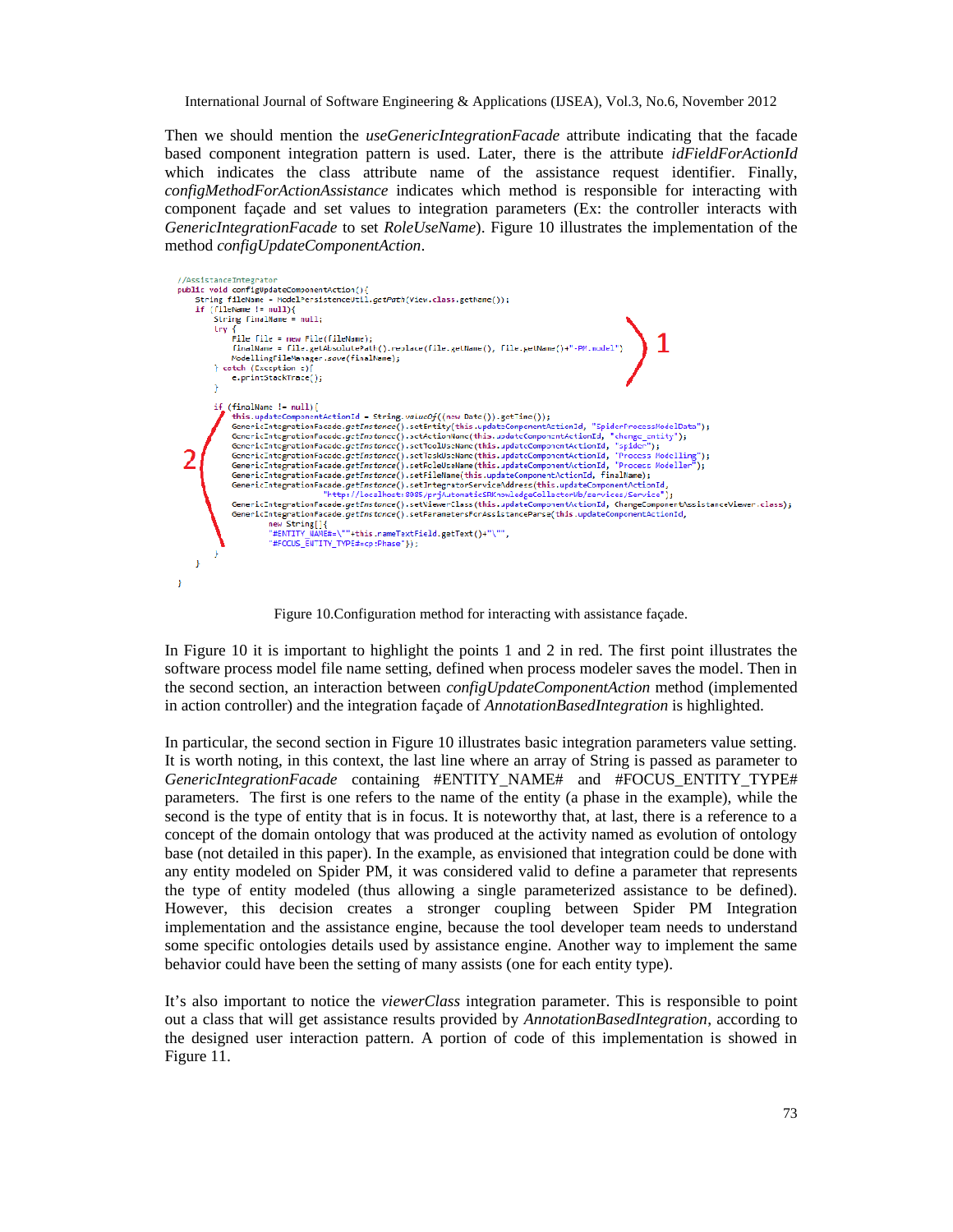public class ChangeComponentAssistanceViewer extends AbstractAssistanceViewer {



Figure 11.Assistance presentation implementation.

## **6. CONCLUSIONS**

This paper presented the Sambasore approach which is based on ontologies and software process technologies, and aims to foment the integration of software repositories mining results and also between them and tools that support software engineering.

To illustrate the approach, a proof of concept was developed in partnership with Spider project. In this partnership, the Spider PM tool was experimentally modified to be endowed with two types of assistance: a) the first aimed to present the results of a Google search about modeling phases in software processes, and the other which is more contextual b) intended to show a list of phases (modelled before) that had already been used in conjunction with other similar to the one included in the model.

We believe that this proof of concept was satisfactory. Firstly because it made possible to evaluate most of Sambasore proposed activities, work products and tools. Secondly because it was possible to evaluate the most specific integration component, which implies that we could check integration concepts by using the most difficult to develop integration scenario, and finally, because the proof of concept supported the definition of a software process ontology, which will facilitate assistance integration into software engineering tools and processes.

This viability implies that any Java tool (that supports software engineering), developed with aspect orientation support, can be assisted using this kind of knowledge-based approach. Considering that the other integration scenarios are simpler to implement, we believe that this proof of concept helps in envision broader possibilities to MSR results integration into software engineering practice; it also can help to shift the current scenario where engineers are still taking much of the decisions based on experience to a new scenario, where decision making is based on collective and historical background.

Certainly, however, it is important to note some limitations and restrictions in this research. Although virtually any tool of this nature can be integrated, there are infrastructure requirements to let these tools actually be assisted by assistance engine. In particular, it is worth mentioning the availability of network access - considering that the integration component evaluated in proof of